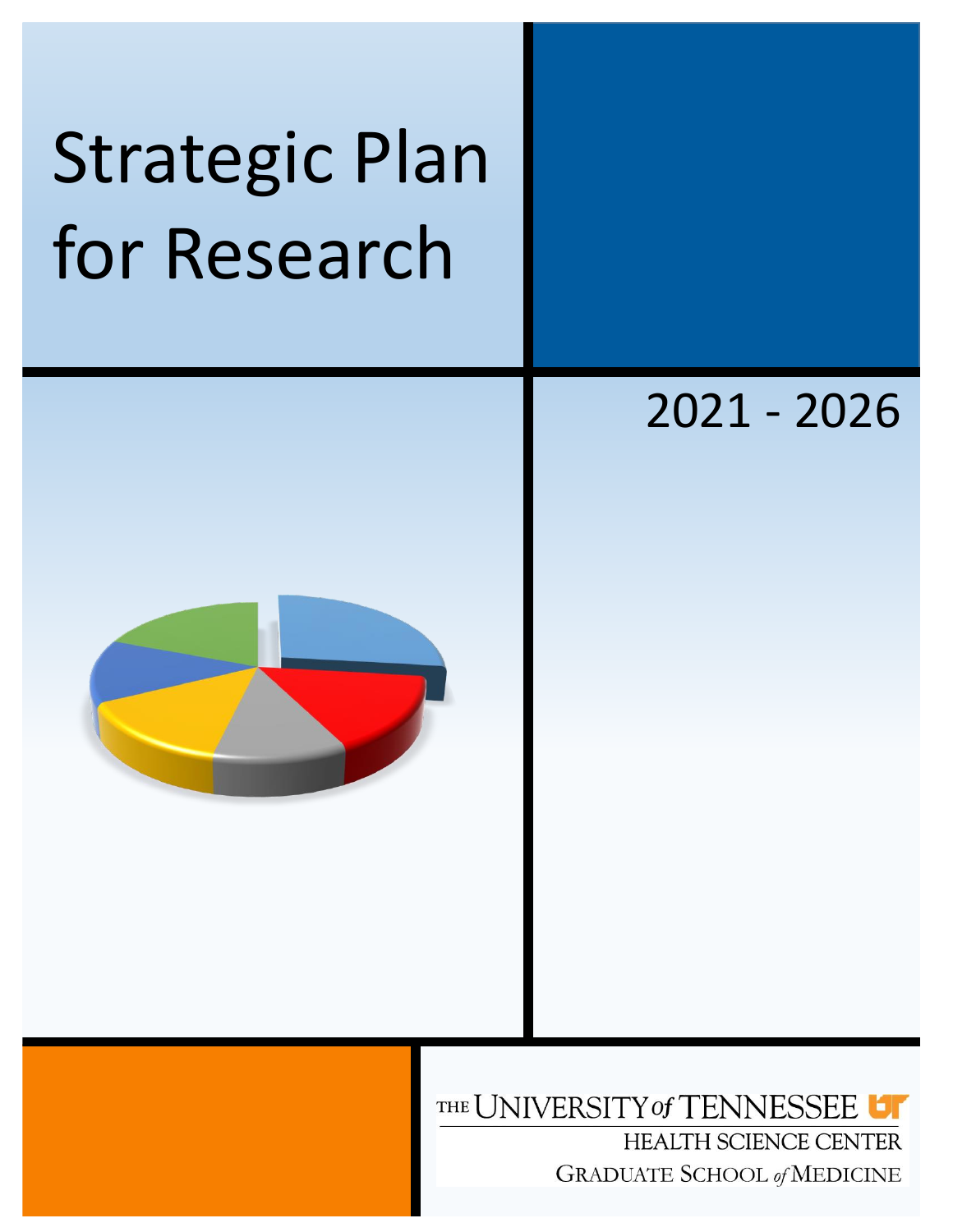

#### **University of Tennessee Graduate School of Medicine: Strategic Plan for Research 2021-2026**

### **Executive Summary**

As a part of the University of Tennessee Health Science Center-College of Medicine, the UT Graduate School of Medicine (GSM), in collaboration with the University Health System (UHS), strives to provide an environment that promotes meaningful clinical and translational biomedical research in therapeutics, diagnostics, effective healthcare delivery, and quality improvement thereby enhancing our regional and national reputation. In early 2020, the GSM initiated an in-depth and iterative assessment of our research program. This comprehensive process involved GSM and UHS campus leadership, a Steering Committee, staff and faculty through a Town Hall mechanism and the engagement of two external Research Deans with extensive research leadership experience during virtual site visits. The current document reviews the status of research and presents a broad vision outlining crucial areas in which the GSM can have a wide-ranging influence that enhances the academic performance of our faculty. It is largely Department agnostic and was developed to create an infrastructure and environment for growth and success of the research enterprise.

The Executive Summary summarizes the Strategic Plan for Research for calendar years 2021-2026 and provides an overview of the actions required for the successful advancement and expansion of research priorities in five key domains: *Infrastructure, Productivity*, *Collaboration*, *Presence and Impact*, and *Entrepreneurship and Innovation*.

#### **Focused Areas of Research**

We strive to cultivate a research environment that challenges faculty to function at the highest level: the performance of quality research, the submission and acquisition of Federal, Foundation and industrysponsored awards, clinical evaluation of transformative ideas, and the dissemination of research results to the wider medical community. We reached consensus on three focus areas of research that complement current initiatives and align with our partners. In addition, both Federal and biotech/pharmaceutical support has become more readily available in these disciplines. **Clinical Research – Clinical Trials, Outcomes, and Disparities Research***:* The GSM has the opportunity to expand clinical trial operations, engage in meaningful outcomes research and study health-related issues and unmet needs of the people in rural Appalachia. These efforts have the potential to expand access to innovative therapeutics, improve healthcare delivery, and enhance health disparity research underway in UT Health Science Center (HSC)- Memphis, by adding another unique population to local and statewide initiatives. Translational and Rare Disease Research*:* The GSM has a long history of successful translational and rare disease research including more than three decades of investigation into amyloidosis. Rare diseases in particular have garnered increasing attention over the last 5 years from the National Institutes of Health, Food and Drug Administration and industry. We will continue to support and expand opportunities for our bench-tobedside translational research efforts into rare diseases, drug discovery, and drug delivery systems. Data Science and Artificial Intelligence – The Governor's Chair (Appendix F)*:* As a new focus area for the GSM, in a discipline of growing importance, we propose to recruit a Governor's Chair and associated research team, based at the GSM and ORNL, committed to studying the implementation of artificial intelligence in the fields of radiology and pathology. The focus will be on the assessment and mitigation of risk in clinical diagnostic systems; at the same time, the team will serve as a resource for researchers in the other focus areas.

#### **Infrastructure**

Physical infrastructure is critical for the success of our research program. Without the proper infrastructure to support quality research, we risk losing current and future generations of innovative researchers and clinical faculty to competing institutions and/or health systems.

*Actions:* Complete formal internal and external evaluations of current and future laboratory status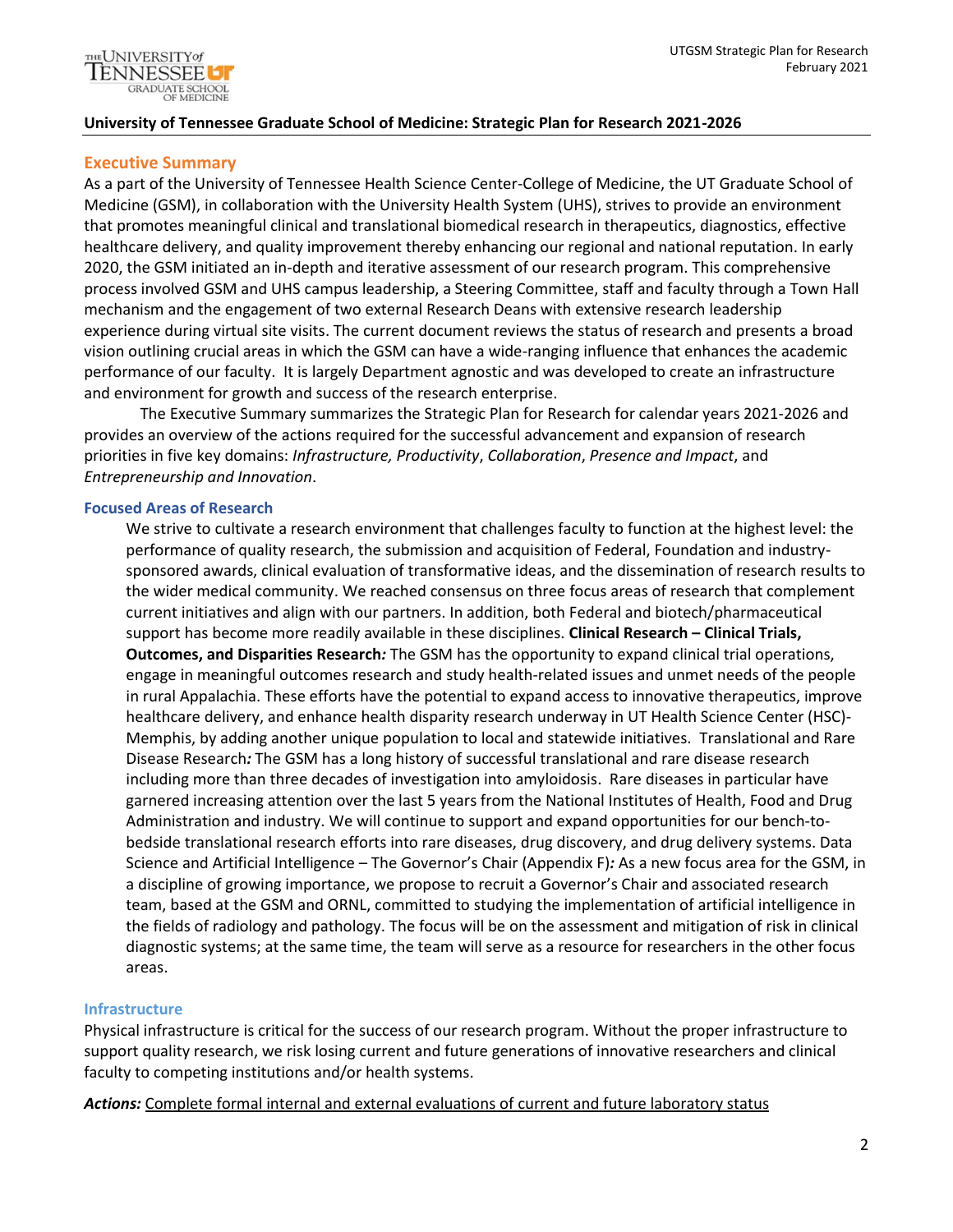

The evaluation will include upgrade feasibility of current "wet lab" space, including costs of renovation versus relocation and development of a new research facility. For the former, we will assess the time needed to complete renovation and upgrades, and decommissioning of laboratories; for the latter, the logistics and costs of relocation. A key component will be estimation of anticipated space and, facility and equipment needs over the next five years. The overall infrastructure requirements will be collated and reviewed before a detailed plan for infrastructure development is presented to various stakeholders in order to finalize the financial structure required for the physical upgrades. In addition to the physical infrastructure needs for translational scientists, we will assess personnel infrastructure needs for all researchers to determine the feasibility of providing additional support.

# *Actions:* Enhance the use of the BioBank

The BioBank will serve as a unique internal resource for biomedical research. The GSM agrees with current UHS plans to expand the potential and utility of the BioBank through the development of a histology research lab, a clinical data repository, a molecular laboratory, artificial intelligence research ventures and ISO accreditation.

#### **Productivity**

Productivity and funding are intimately linked. To meet our productivity goals, the GSM will make every effort to remove the barriers hindering faculty and trainees from productive grantsmanship and research activities.

#### *Actions:* A Governor's Chair at the GSM

The establishment of a Governor's Chair can transform the research mission and identity of the institution. We will appoint a Governor's Chair to work initially with the Departments of Radiology and Pathology, and develop state-wide collaborative initiatives in data science and AI. In particular, studies that involve precision health care, medical informatics, and preclinical "experimental precision medicine" using animal models may be developed, thereby expanding existing strengths. This will result in high-impact productivity for all campuses concerned (UTHSC, ORNL and UTK) and form a strong foundation for a nationally recognized consortium in health care analytics.

#### *Actions:* Enhance clinical faculty involvement in funded research

We intend to create a standardized process with UHS for select research-oriented clinicians who actively pursue research and the submission of Federal grant applications. This will allow for salary recovery based on the NIH cap and increased F&A. We also seek to hire, in partnership with UHS, at least two physician-scientists within the first years of the Plan who demonstrate a commitment to clinical research excellence.

# *Actions:* Development support for research activities at the GSM

The GSM intends to increase and sustain funding for the "Women in Science" research initiative while expanding and exploring other seed grant initiatives. We will work closely with the Development Office and its gift officers with quarterly in-person updates and the careful review of unused GSM and UHS gift funds that can be directed towards the GSM research mission.

#### *Actions:* Increase internal, Federal, foundation and industry funding

Without the financial support from Federal agencies, the continued quest for groundbreaking bench-to-bedside research may not be attainable. To facilitate the expansion of the Federal funding portfolio, GSM will provide support staff to assist applicants during grant and contract submission and annually assess the needs of research faculty for other vital resources. Proposed actions include: (1) the hiring of a Graduate Research Assistant to assist with statistical analyses and a Research Coordinator to facilitate and support specific research studies; (2) creation of a single, central, online research data repository containing productivity resources- the GSM Orange Research Dashboard ("*GORD*"); and (3) a GSM-Office of Clinical Trials (OCT) Standard Operating Procedure pathway for Investigator-Initiated projects.

#### *Actions:* Enhance student, resident and faculty development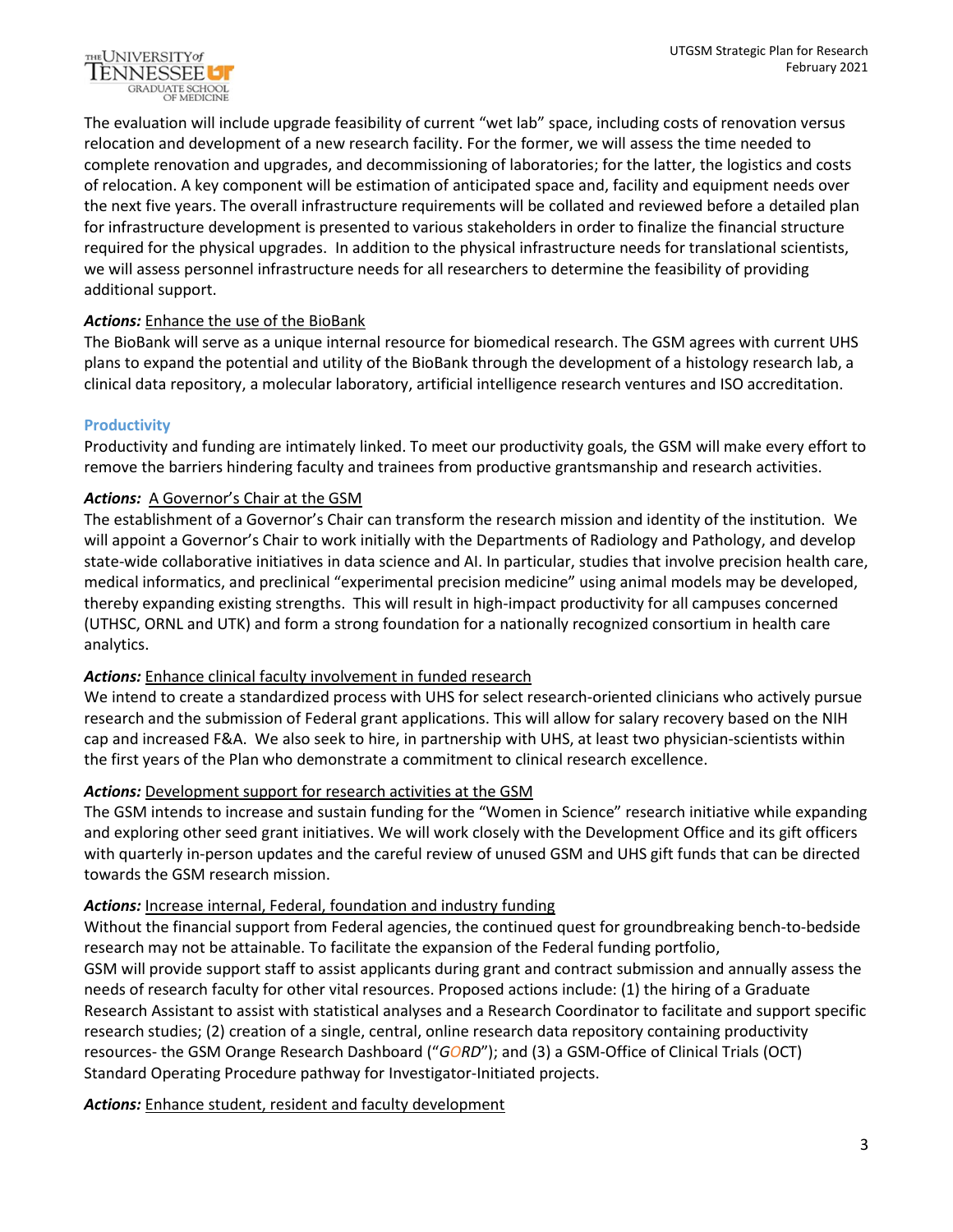

To meet the demands of the faculty and growing research environs, we will develop new offerings for the Faculty Development Seminar Series and continue to engage NIH training and support opportunities that exist on the UTK and UTHSC campuses. The Academic Leadership Academy (ALA) will launch its inaugural class in January 2021. We will expand opportunities in research and innovation for UT undergraduate, medical, nursing and graduate students and focus on creating an endowment for the Under-Represented Minorities (URM) Summer Research Fellowship.

### *Action:* Establish an Office of Academic Recruitment

To better align the clinical and research/educational missions of UHS and UTGSM, the creation of an Office of Academic Recruitment, following clearly defined procedures, can help to attract key faculty whose research interests align with both institutions.

# *Actions:* Near-term Expansion of the Select Research Initiatives

The GSM is in a position to pursue several near-term initiatives that will lead to continued and possibly accelerated growth. Initiatives include: establishing a new metabolic activity laboratory; hiring at least two PhDs to work in the rare disease research space; extending support for other translational research faculty to enhance productivity and ensure continued success; critically assessing equipment upgrades for the translational science laboratories; and working with UHS to identify potential research opportunities at the new center for orthopedics at UT Research Park.

### *Actions:* Growth of Clinical Trials

Growth of the clinical trials enterprise represents an important opportunity for the campus and the patients we serve, who expect us to provide early access to novel experimental interventions across multiple therapeutic areas. Supported by UHS, and led by a group with extensive experience in industry and the performance of trials, the Office of Clinical Trials (OCT) has seen improvements in multiple facets of trial management and productivity. Additionally, a new mechanism involving the routing of OCT-managed clinical trials through the University of Tennessee Health Science Center's Clinical Trials Network of Tennessee (CTN2; www.ctn2.org), will result in enhancement of the University's ability to account for all research performed by faculty and as a consequence, its reputation and ranking as a research institution. To accommodate this, enhanced efforts will be required to increase clinician training in and engagement with clinical trials.

# **Collaboration**

In the current operating environment, we must establish specific strategies that permit targeted expansion of our clinical, translational, and investigator-initiated research portfolio. This can be achieved, in part, through enhanced collaboration and efficient communication. Reaching across campuses with focus and purpose to address collective concerns and create micro and macro environments that boost faculty collaboration are key to the success of the Plan.

*Actions:* Formation of a Research Facilitators Group ("RFG") and Augmented Communication Strategy With broad campus representation from GSM Research Administration, Institutional Review Board, UTK-Office of Sponsored Programs, the BioBank, faculty at the College of Veterinary Medicine (CVM), leadership of the OCT, UHS development office, and the University of Tennessee Research Foundation (UTRF), the RFG is designed to identify and develop strategies to minimize, or remove, barriers to productive collaborations within, and external to the GSM. We will identify a navigator to help connect GSM to key partners at Oak Ridge National Laboratory and facilitate joint appointments; organize adjunct and joint appointments between UTK and GSM; and expand on the "Tiny Ted Talks at UT" model to include other UT colleges and where appropriate, the local start-up community. Additionally, we will consider establishing a Translational Medicine Working Group in collaboration with the CVM.

#### Actions: Collaborations with UTHSC